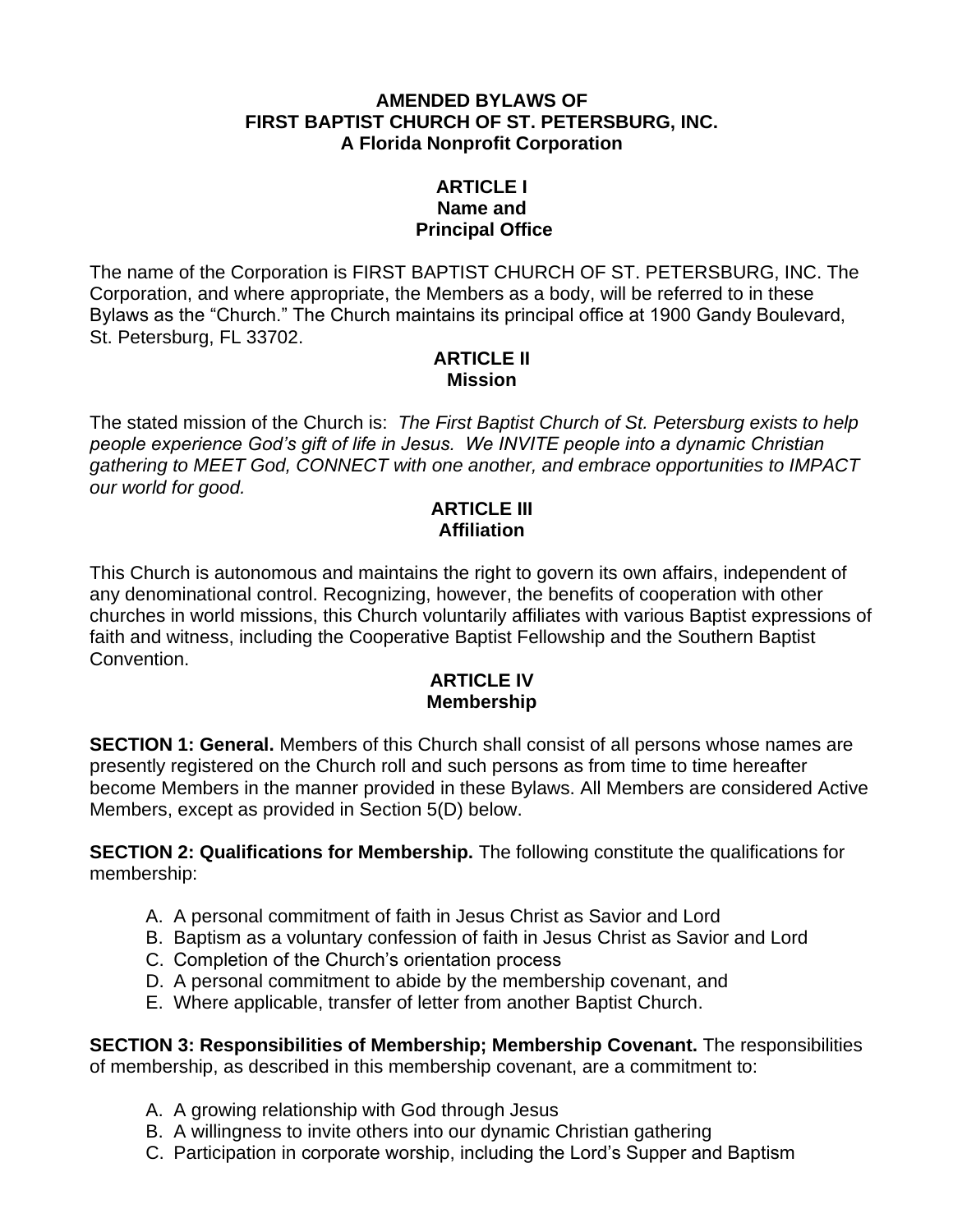- D. Involvement in a Community Group
- E. A willingness to serve in ministry to the needs of the Church and Members
- F. Stewardship and giving of time, talents, and treasures, and
- G. Alignment with the mission and identity of First Baptist Church.

**SECTION 4: Voting Rights of Members.** Every Active Member shall have the right to vote on the following matters: (i) the annual budget of the Church; (ii) the disposition of all or substantially all of the assets of the Church; (iii) the merger or dissolution of the Church; (iv) the acquisition of real property and related indebtedness; (v) incurring debt in an amount in excess of two times the current annual budget; (vi) the calling of a Senior Pastor; (vii) election of Members of the Executive Leadership Team; (viii) election of Members of the Deacon Leadership Team; election of the Nominating Team; (ix) election of all Church Committee Members and Chairs; (x) amendment of the Articles of Incorporation or Bylaws; and (xi) any other matter brought before the Church at a Regular or Special Meeting. Voting by proxy is prohibited.

## **SECTION 5: Termination of Membership**

- A. Members shall be removed from the Church roll in the following ways:
	- 1. Death
	- 2. Transfer of membership to another church
	- 3. Erasure on request of the Member, or
	- 4. Dismissal.
- B. Members may be removed from the Church roll by dismissal by the Senior Pastor (or if that position be vacant then by the Executive Leadership Team) in consultation with the Deacon Leadership Team, according to the following conditions:
	- 1. The Member's life and conduct is not in accordance with the membership covenant in such a way that the Member's conduct significantly hinders the ability of the Church to minister to the community
	- 2. The Senior Pastor (or, if none, a designated Member of the Executive Leadership Team) has counseled the Member but the Member has refused to reform the Member's conduct, and
	- 3. The Senior Pastor (or, if none, a designated Member of the Executive Leadership Team) and two designated Members of the Deacon Leadership Team have counseled the Member and the Member continues to refuse to reform the Member's conduct.
- C. Any member dismissed in accordance with the preceding subsection may appeal dismissal to the Executive Leadership Team at its next scheduled meeting. In the event that the Member is not satisfied with the decision of the Executive Leadership Team, the Member may request and the Executive Leadership Team shall call a Special Meeting of the Church in accordance with Article V, Section 3, which shall approve or disapprove such dismissal.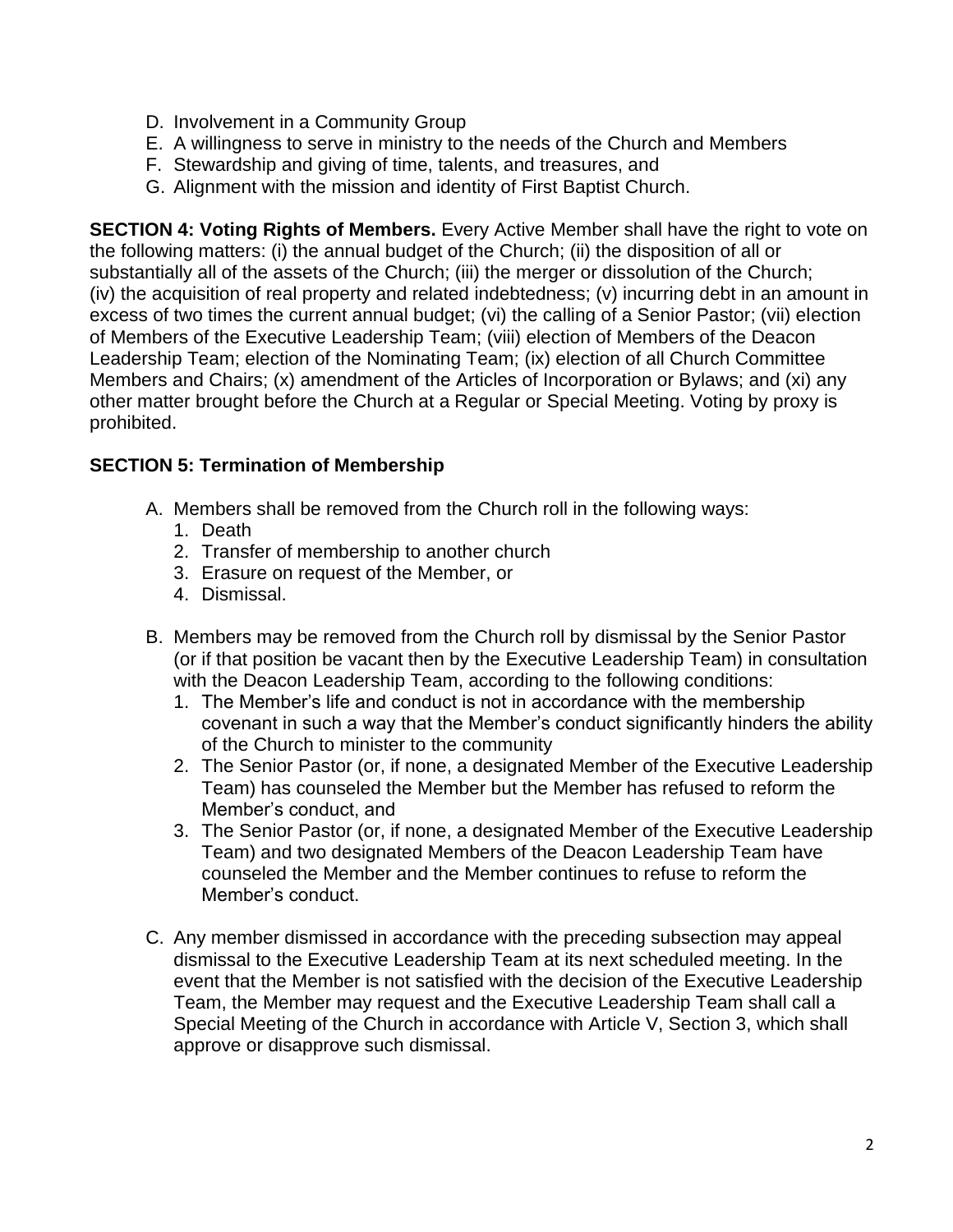D. Any Member who has ceased participating in church attendance and financial contribution for three years, and for whom the Church has no current mailing address, may be removed from the Active Membership roll and placed on inactive status.

## **ARTICLE V Membership Meetings**

**SECTION 1: Place.** Meetings of the Members shall be held at the principal office of the Church. The Chair of the Executive Leadership Team shall serve as moderator of all Church Meetings. All questions of procedure at any Meeting not provided for in these Bylaws shall be determined according to the most recent edition of *Robert's Rules of Order*.

**SECTION 2: Annual Meetings.** An Annual Meeting of the Members shall be held in November or December of each year at such time as determined by the Executive Leadership Team. The purpose of this meeting shall be to approve the annual budget, elect Members of the Executive Leadership Team, the Deacon Leadership Team, the Nominating Team, and Members and Chairs of the Church Committees, as well as to conduct other proper business.

**SECTION 3: Special Meetings.** Special Meetings to conduct business or provide information shall be held as may be determined by the Executive Leadership Team in order to conduct business and keep the Active Members up to date about ongoing Church activities.

**SECTION 4: Notification of the time and Purpose of Meetings of the Members.** Notice of the time and proposed topic(s) for any Meeting shall be given to Active Members no less than two (2) weeks prior to a meeting. Notification of Meetings shall be given in at least two (2) of the following ways:

- A. Distribution of a written announcement of the date, time and place for the Meeting at all regular worship services during a given week
- B. Announcement from the platform at all regular services during a particular week
- C. Delivery by United States mail to each Member identified on the membership roll
- D. Publication on the Church website, and
- E. Notice sent via email to all Members for whom the Church has been provided an email address.

**SECTION 5: Quorum.** Those Active Members present and voting at a meeting duly noticed and called shall constitute a quorum of the membership for the transaction of business. A three-fourths (3/4) majority vote of those Active Members present and voting at such meeting shall be required for approval of any resolution or decision of the Congregation, unless otherwise provided within these Bylaws.

## **ARTICLE VI Executive Leadership Team**

**SECTION 1: Nomenclature.** The legal, business, operational, and administrative affairs of the Church shall be managed by a board of Trustees, to be called the Executive Leadership Team. All property of the Church will be titled in the Church's name. While holding specific and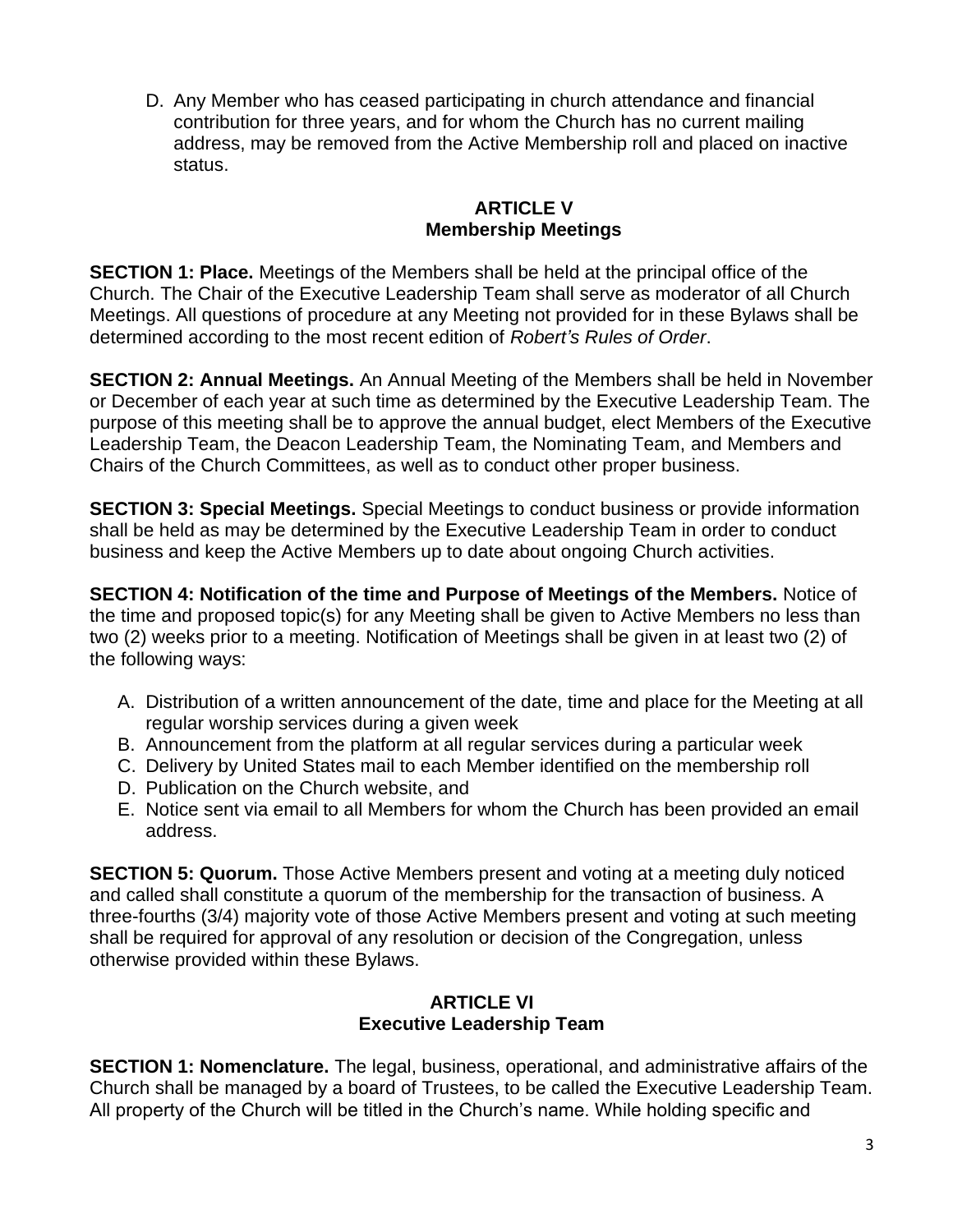exclusive administrative responsibilities, the Executive Leadership Team is a spiritually minded and directed body that works with the Pastoral Leadership Team and with Church Committees to advance the Church's mission, vision and ministries.

# **SECTION 2: Qualifications; Personal Requirements; Number, Terms of Office and Officers; Nomination and Election; Resignation and Removal; Replacement.**

- A. Qualifications: To be eligible to serve on the Executive Leadership Team, the individual must have been a member of the Church and active for at least one (1) year by the time service on the Executive Leadership Team begins, and be at least twenty-five (25) years of age. Executive Leadership Team Members may not serve concurrently on the Deacon Leadership Team. No two members of immediate family, defined as spouses, parents, siblings or children, may serve on the Executive Leadership Team concurrently. Immediate family of ministerial staff are not eligible to serve on the Executive Leadership Team.
- B. Personal Requirements:
	- 1. Value, possess and demonstrate the agape love described in 1 Corinthians 13, and the Fruits of the Spirit described in Galatians 5
	- 2. Demonstrate consistent stewardship of life, specifically regarding one's talents, time and treasure
	- 3. Reflect and demonstrate spiritual maturity, godly wisdom and a committed faith that evidences the lordship of Christ
	- 4. An active participant in the Church, having demonstrated commitment to its mission and values
	- 5. Willing to follow scriptural principles for conflict resolution; maintain confidentiality and make decisions objectively without bias toward particular areas of ministry
	- 6. Viewed as demonstrating a high standard of Christ-like life.
- C. Number; Terms of Office; Officers: The Executive Leadership Team shall consist of twelve (12) Members, including the Chairs of each of the Church Committees. Members will serve for three (3) years. Terms of office for Executive Leadership Team Members shall be staggered so that terms of office for four (4) Members will expire each year. A Member may be elected to serve on the Executive Leadership Team for a maximum of two (2) consecutive terms, after which the Member may not serve on the Executive Leadership Team for a minimum of one (1) year. In the case of persons appointed to fill unexpired terms, service of greater than one year shall constitute a term. The Executive Leadership Team shall designate one of its Members to serve as Secretary for the Executive Leadership Team, and that person shall serve *ex officio* as Secretary of the Church. The Executive Leadership Team shall designate one of its Members to serve as Treasurer, and that person shall serve *ex officio* as Treasurer of the Church. The Executive Leadership Team will elect a Chair and a Vice-Chair, to serve in those capacities annually during the first meeting after the annual business meeting of the Church. The Chair is limited to two (2) consecutive years of service as Chair, after which they may not serve as Chair for a minimum of one (1) year. The Senior Pastor and the Deacon Leadership Team Chair will serve as non-voting *ex officio* Members of the Executive Leadership Team. At such time that a new Senior Pastor is called and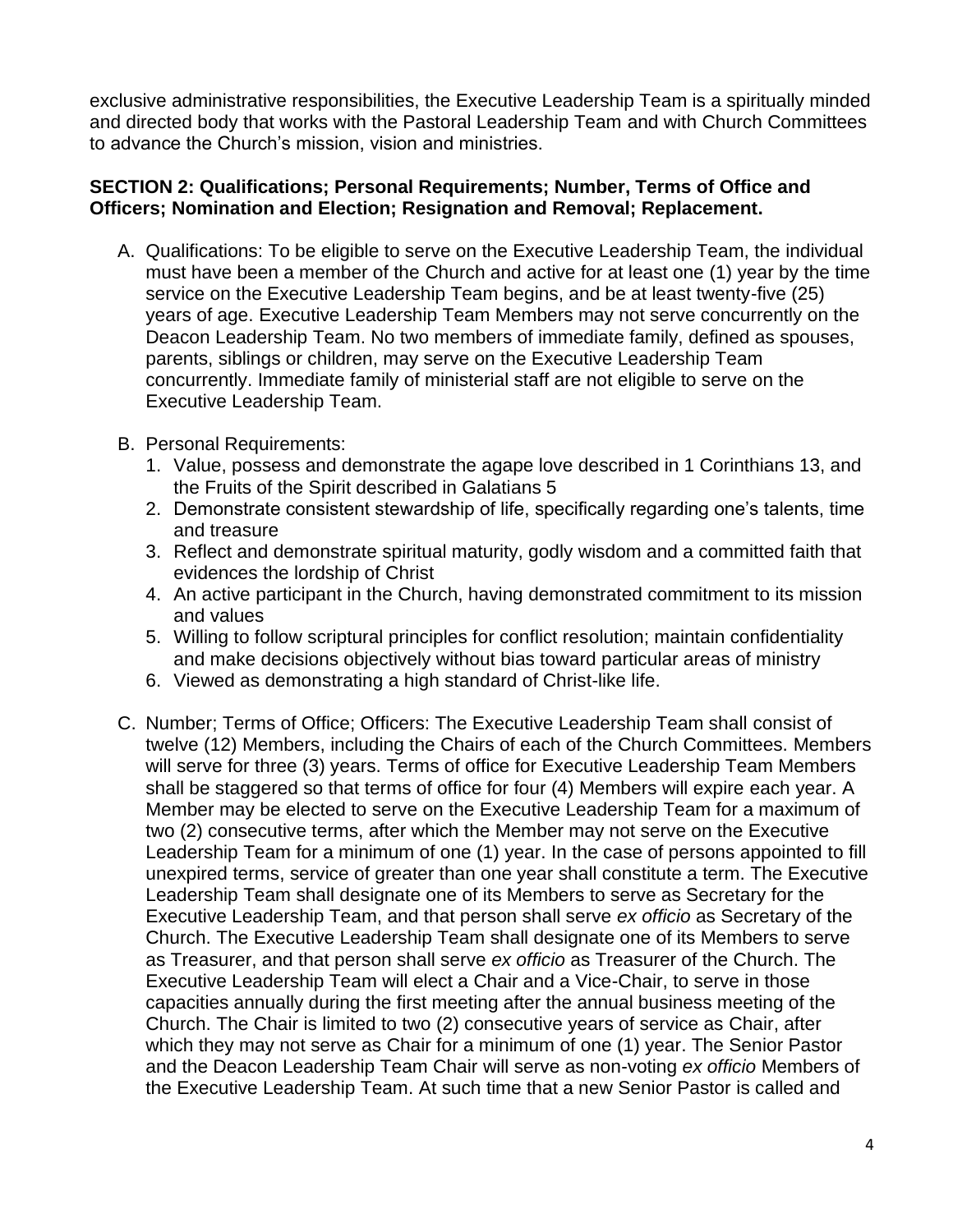hired, the Chair of the Pastor Search Committee shall serve as a non-voting *ex officio* Member for a period of one (1) year.

- D. Nomination and Election: Annually the Nominating Team shall prepare a list of nominees for any vacancies on the Executive Leadership Team, and the list of nominees shall be presented to the Church at the Annual Meeting. The Congregation shall vote yes or no for each nominee, with three-fourths (3/4) affirmation required.
- E. Resignation; Removal: Persons elected to serve on the Executive Leadership Team shall serve until their terms expire, they resign, they are unable to serve or they are duly removed. By majority vote and for cause, the Members of the Executive Leadership Team may remove any Member serving on the Executive Leadership Team. For purposes of this subsection cause means scandalous lifestyle, inability or unwillingness to perform the duties of the office, or persistent behavior damaging to the health and unity of the Church.
- F. Mid-Term Replacements: The Nominating Team shall appoint a Member of the Church to fill any vacancy on the Executive Leadership Team caused by resignation, inability to serve, or removal. Such appointee shall serve pending a Special Meeting of the Congregation for the purpose of affirming the appointment by vote. Upon such affirmation, the Member shall serve until the remaining portion of the term for which they are a replacement expires, they resign, they are unable to serve, or they are duly removed.

**SECTION 3: Specific Powers and Responsibilities.** Without prejudice to the general powers set forth above, and subject to the same limitations, the Executive Leadership Team shall:

- A. Provide counsel, support and accountability for the Senior Pastor
- B. Ensure the financial integrity of the Church
- C. Approve and present annual budget to the Church
- D. Make monthly written financial reports available to the Congregation
- E. Periodically report to the Congregation the status, successes, and challenges in areas including, but not limited to: Personnel, Stewardship, Facilities and Missions
- F. In early January of each year, provide orientation session for the Executive Leadership Team, the Deacon Team, the Nominating Team, and all Church Committees, and to organize and plan the work of the Church for the year
- G. Oversee policy and legal issues related to the operation of the Church
- H. Provide oversight and counsel for personnel matters. If the position of Senior Pastor be vacant, then select, remove, and prescribe the duties of pastoral staff members
- I. Adopt, make and use a corporate seal and alter the form of the seal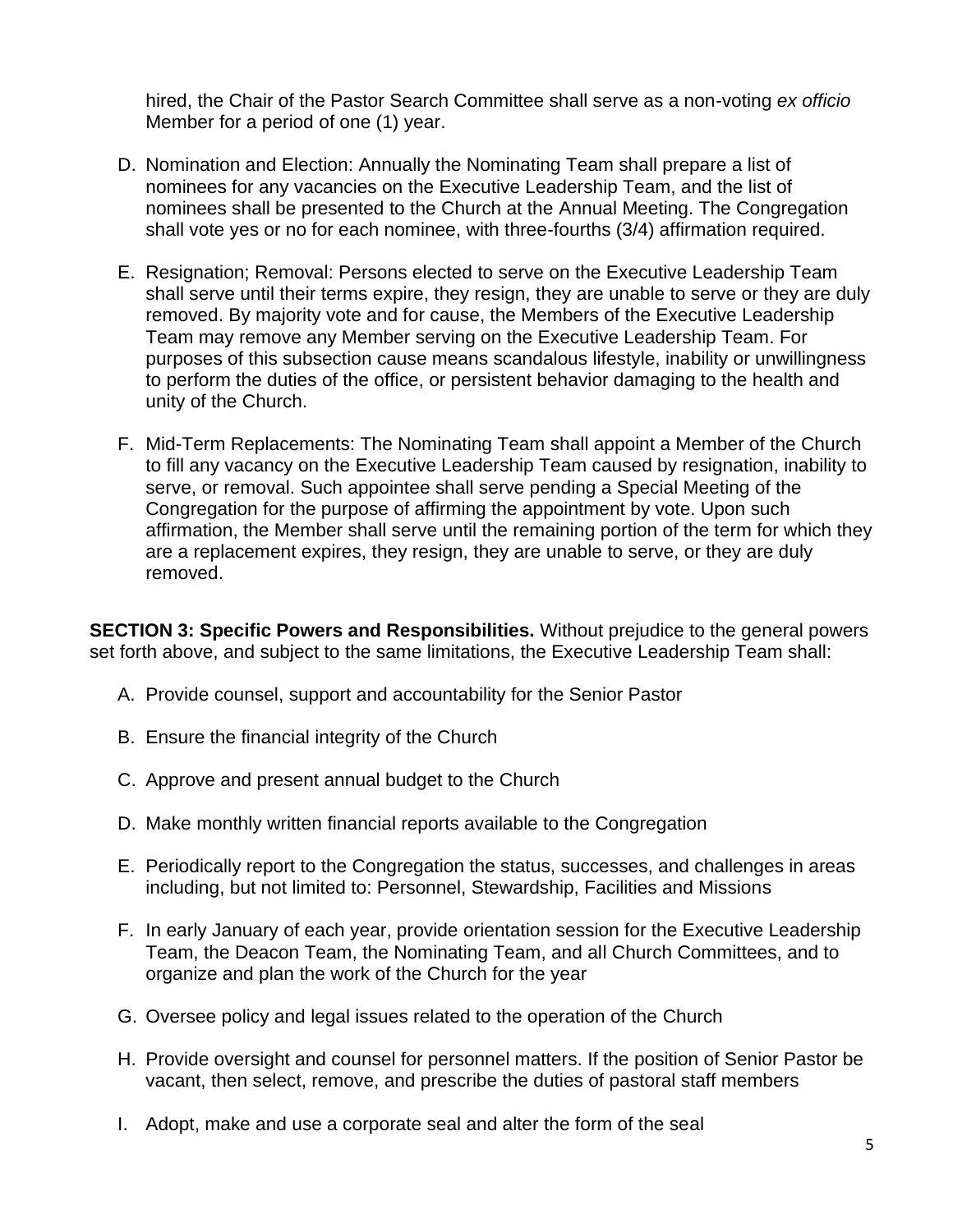- J. Borrow money and incur indebtedness on behalf of the Church and cause to be executed and delivered promissory notes and other evidences of debt and securities for the Church's purposes and in the Church's name
- K. Authorize the Church to enter into contracts to further the Church's purposes, with such contracts to be in the name of the Church
- L. Designate a Member, in addition to the Executive Leadership Team Chair, to sign notes, contracts and other documents in the name of the Church whenever required due to the absence or unavailability of the Executive Leadership Team Chair
- M. Diligently and actively protect the fellowship of the Church
- N. Support and encourage the Pastoral Leadership Team, the Deacon Leadership Team, and Church Committees.

# **SECTION 4: Meetings of the Executive Leadership Team**

- A. Place of Meetings: Regular and Special Meetings of the Executive Leadership Team shall be held at the Church's principal office or at such place as designated by the Executive Leadership Team Chair in consultation with the Executive Leadership Team.
- B. Regular Meetings: Regular Meetings of the Executive Leadership Team normally shall be held monthly, must be held at least quarterly, and may be held without notice, if time and place of such meetings are fixed by the Executive Leadership Team.
- C. Special Meetings:
	- 1. Authority to Call. The Senior Pastor, the Chair of the Executive Leadership Team, or any six (6) Members of the Executive Leadership Team may call Special Meetings of the Executive Leadership Team for any purpose at any time.
	- 2. Notice. Notice of the time and place of Special Meetings shall be given to each Member of the Executive Leadership Team by one of the following methods:
		- a) by personal delivery of written notice
		- b) by first class mail
		- c) by email, or
		- d) by telephone communication, either directly to the Executive Leadership Team Member or to a person at the Member's office or home (assuming the person giving the notice has reason to believe the notice will be promptly communicated to the Executive Leadership Team Member).
- D. Quorum. More than one-half of the Members of the Executive Leadership Team shall constitute a quorum for the transaction of business at a meeting duly noticed and called. A three-fourths (3/4) majority vote of those Executive Leadership Team Members in attendance and voting at such meeting shall be required for the approval of any resolution. A member may attend in person, or by electronic means. Electronic means includes, without limitation, video conferencing, speaker phone, or any other method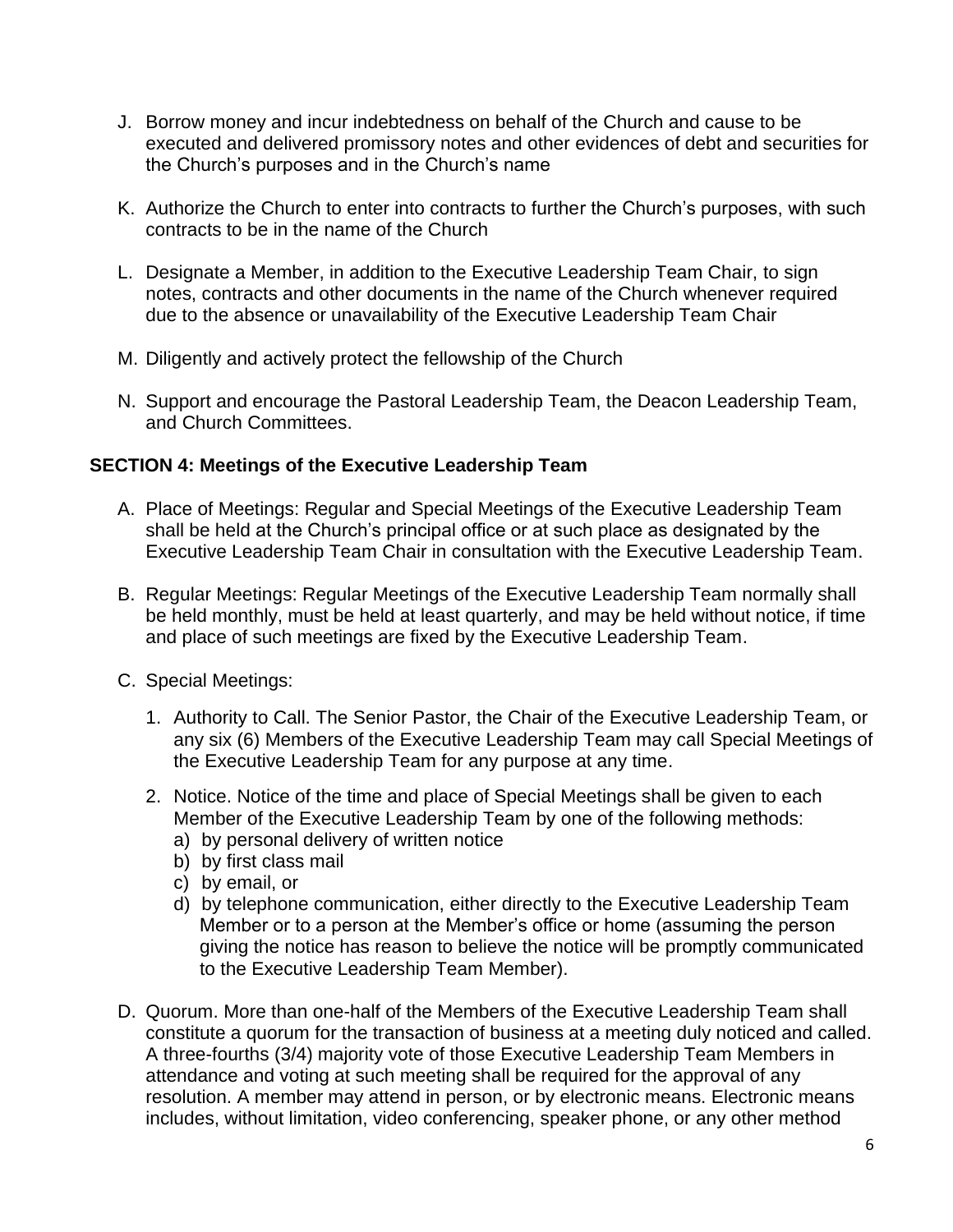which permits the non-present Member to hear what is transpiring, and to meaningfully participate in discussions if such Member so desires.

- E. Voting. The Members of the Executive Leadership Team shall each have one vote in matters requiring a decision.
- F. Action Without Meeting. Any action required or permitted to be taken by the Executive Leadership Team may be taken without a meeting, if all Members of the Executive Leadership Team, individually or collectively, consent in writing to the action. Such action by written consent shall have the same force and effect as the unanimous vote of the Executive Leadership Team. Such written consent or consents shall be filed with the minutes of the proceedings of the Executive Leadership Team.

**SECTION 5: Sub-committees.** The Executive Leadership Team Chair, in consultation with the Senior Pastor and the Executive Leadership Team, may assign sub-committees for specific tasks as well as for defined areas of Executive Team oversight, except for those tasks assigned to Church Committees.

# **ARTICLE VII Church Committees**

**SECTION 1: Nomenclature.** There shall be Church Committees to participate in church leadership, and to support and advance the work of the Church.

#### **SECTION 2: Qualifications; Personal Requirements; Number; Terms of Office; Nomination and Election.**

- A. Qualifications: To be eligible to serve on a Church Committee, the individual must have been a member of the Church and active for at least one (1) year by the time service on the Church Committee begins, and be at least twenty-one (21) years of age.
- B. Personal Requirements:
	- 1. Value, possess and demonstrate the agape love described in 1 Corinthians 13, and the Fruits of the Spirit described in Galatians 5
	- 2. Demonstrate consistent stewardship of life, specifically regarding one's talents, time and treasure
	- 3. Reflect and demonstrate spiritual maturity, godly wisdom and a committed faith that evidences the lordship of Christ
	- 4. An active participant in the Church, having demonstrated commitment to its mission and values
	- 5. Willing to follow scriptural principles for conflict resolution; maintain confidentiality and make decisions objectively without bias toward particular areas of ministry
	- 6. Viewed as demonstrating a high standard of Christ-like life.
- C. Number; Terms of Office: Church Committees shall have up to five (5) Members each. Church Committee Members will serve a three (3) year staggered term; if nominated and elected, they may serve one additional consecutive term, after which they may not serve on that Church Committee for a minimum of one (1) year.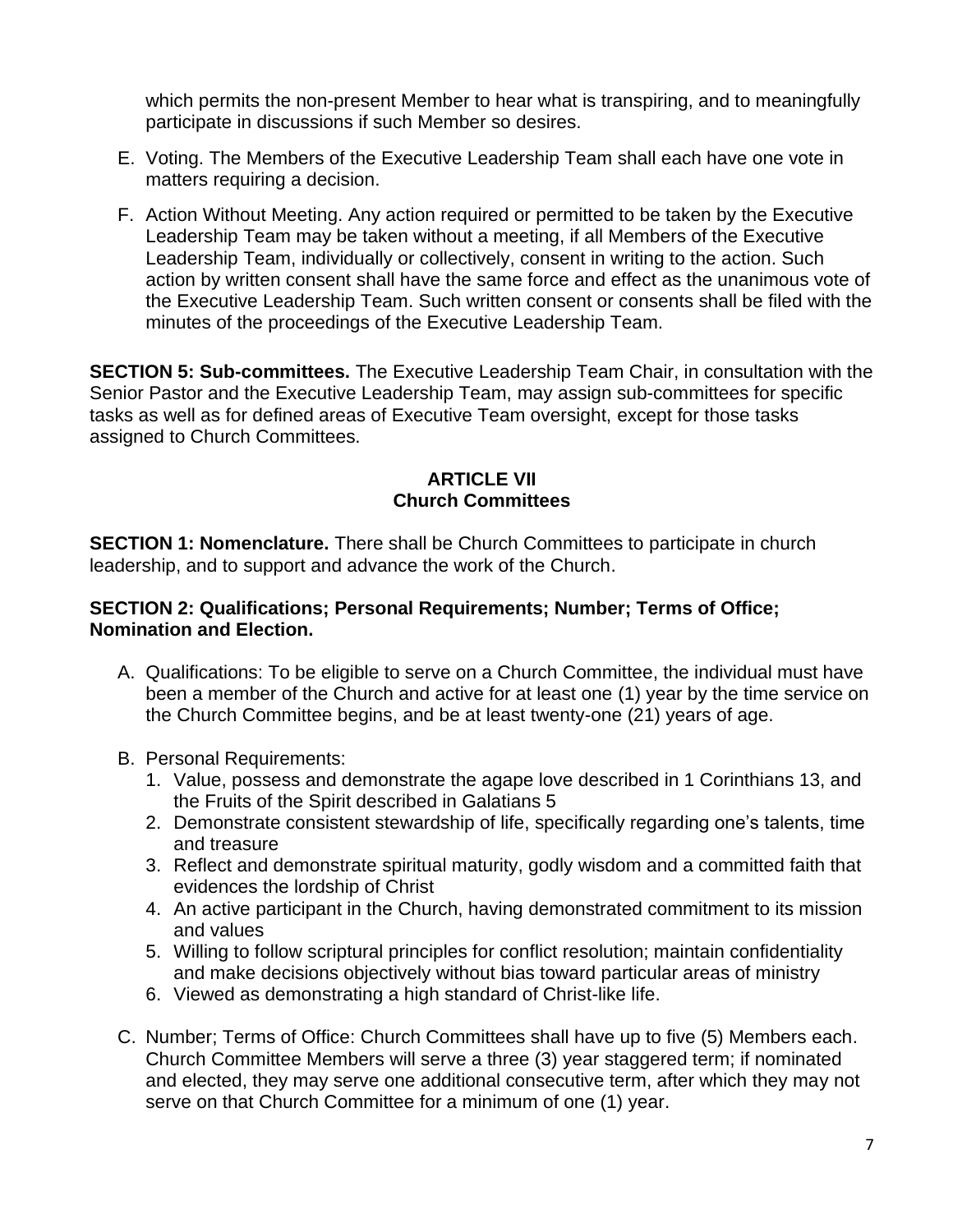D. Nomination and Election. Annually the Nominating Team shall prepare a list of nominees for any vacancies on Church Committees. The nominees shall be presented to the Church at the Annual Meeting as a slate upon which the Congregation shall vote.

**SECTION 3: Church Committee Chairs.** For the first election cycle following the enactment of these Amended Bylaws, the Chair of each Church Committee wil be named from within the existing Executive Leadership Team. For subsequent election cycles, Chairs will be nominated by the Nominating Team.

# **SECTION 4: Church Committees and Responsibilities**

- A. Personnel Committee
	- 1. To assist the Church in matters related to employed personnel administration, evaluation and management, following guidelines as may be provided in the Church personnel handbook and/or personnel procedures
	- 2. To review Church personnel policies and procedures on a regular basis and to recommend revisions as needed.
- B. Stewardship Committee
	- 1. Stewardship
		- a) To assist with Church Members' growth in the understanding of and commitment to Biblical teachings of stewardship
		- b) To regularly highlight stewardship opportunities for the Congregation.
	- 2. Finance
		- a) To coordinate development and recommendation of the Church operating budget
		- b) To oversee and monitor receipt, preservation and disbursement of monies and things of value paid or given to the Church
		- c) To provide information and data for monthly financial reports to the Congregation
		- d) To review Church financial policies and procedures on a regular basis and to recommend revisions as needed.
- C. Facilities Committee
	- 1. Buildings and Grounds
		- a) To maintain an inventory of Church buildings and equipment
		- b) To establish a maintenance schedule for buildings, grounds and equipment
		- c) To determine need for and recommend acquisition of new equipment
		- d) To supervise renovation/improvement of existing buildings as necessary.
	- 2. Facilities Use
		- a) To support Church staff in the assignment of church spaces for Church purposes
		- b) To provide counsel to Church staff as may be requested in the granting of church spaces for outside use.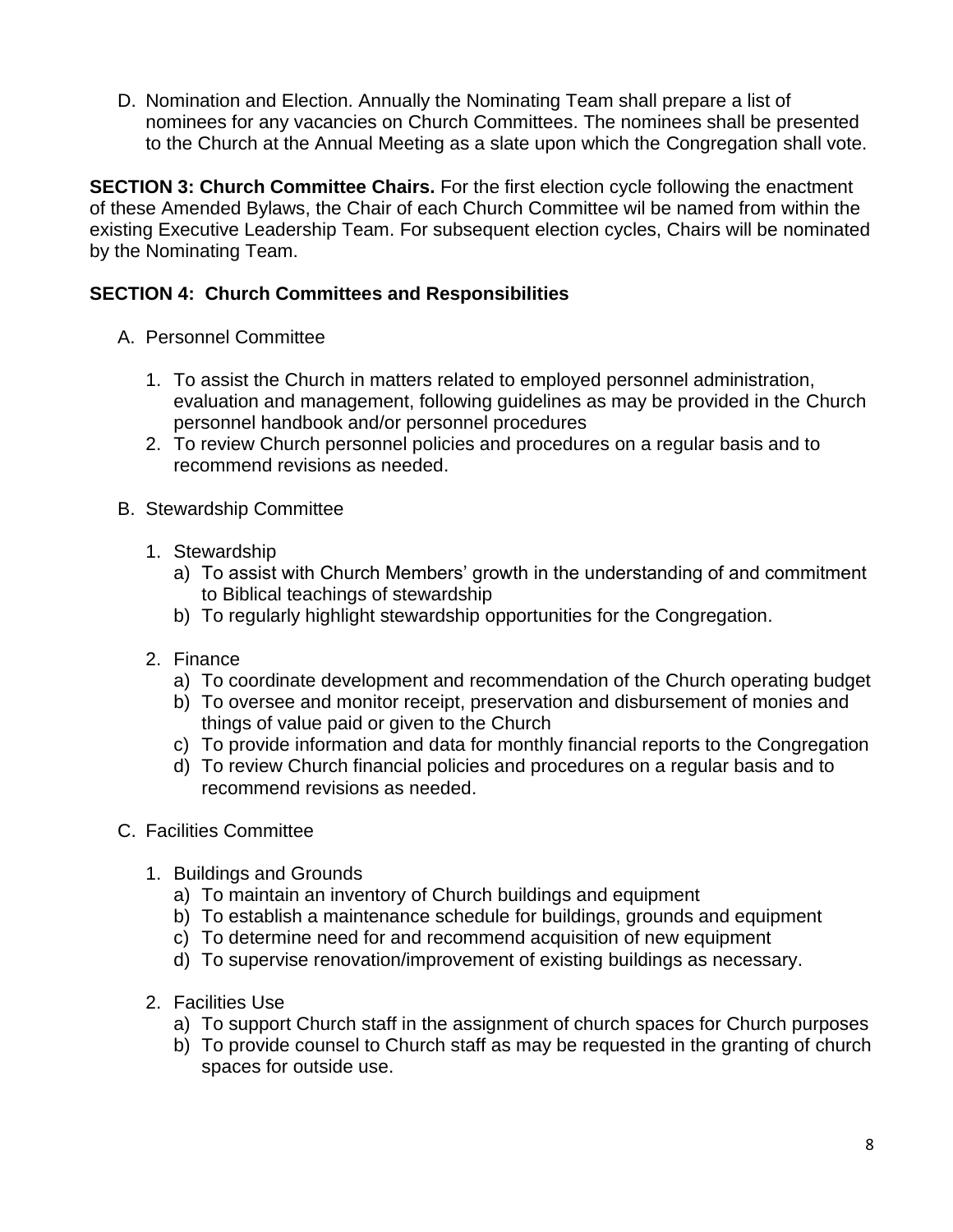- D. Missions Committee
	- 1. To recommend ministry and missions activities and efforts, both locally and globally
	- 2. To educate the Congregation regarding mission opportunities, and to encourage participation
	- 3. To recommend and implement approved mission offering opportunities
	- 4. To recommend and monitor annual missions budget.

# **SECTION 5: Additional Church Committee Responsibilities**

- A. Diligently and actively protect the fellowship of the Church
- B. Support and encourage the Executive Leadership Team, the Deacon Leadership Team, and the Pastoral Leadership team.

**SECTION 6: Church Committee Revisions to Responsibilities; Staff Liaison.** Church Committees may propose to the Executive Leadership Team revisions to Church Committee responsibilities. The Executive Leadership Team will assign to each Church Committee a staff person to serve as liaison.

## **ARTICLE VIII Deacon Leadership Team**

**SECTION 1: Nomenclature.** This ministry centered body works with the Pastoral Leadership Team in the care and service of the Church and its mission.

# **SECTION 2: Qualifications; Personal Requirements; Number, Terms of Service and Chair; Nomination and Election**

- A. Qualifications: To be eligible to serve on the Deacon Leadership Team, the individual must have been a Member of the Church and active for at least one (1) year by the time service on the Deacon Leadership Team begins, and be as least twenty-five (25) years of age. Deacon Leadership Team members may not serve concurrently on the Executive Leadership Team, with the exception of the Deacon Leadership Team Chair, who serves as a non-voting, *ex officio* Member of the Executive Leadership Team.
- B. Personal Requirements:
	- 1. Value, possess and demonstrate the agape love described in 1 Corinthians 13, and the Fruits of the Spirit described in Galatians 5
	- 2. Demonstrate consistent stewardship of life, specifically regarding one's talents, time and treasure
	- 3. Reflect and demonstrate spiritual maturity, godly wisdom and a committed faith that evidences the lordship of Christ
	- 4. An active participant in the Church, having demonstrated commitment to its mission and values
	- 5. Willing to follow scriptural principles for conflict resolution; maintain confidentiality and make decisions objectively without bias toward particular areas of ministry
	- 6. Viewed as demonstrating a high standard of Christ-like life.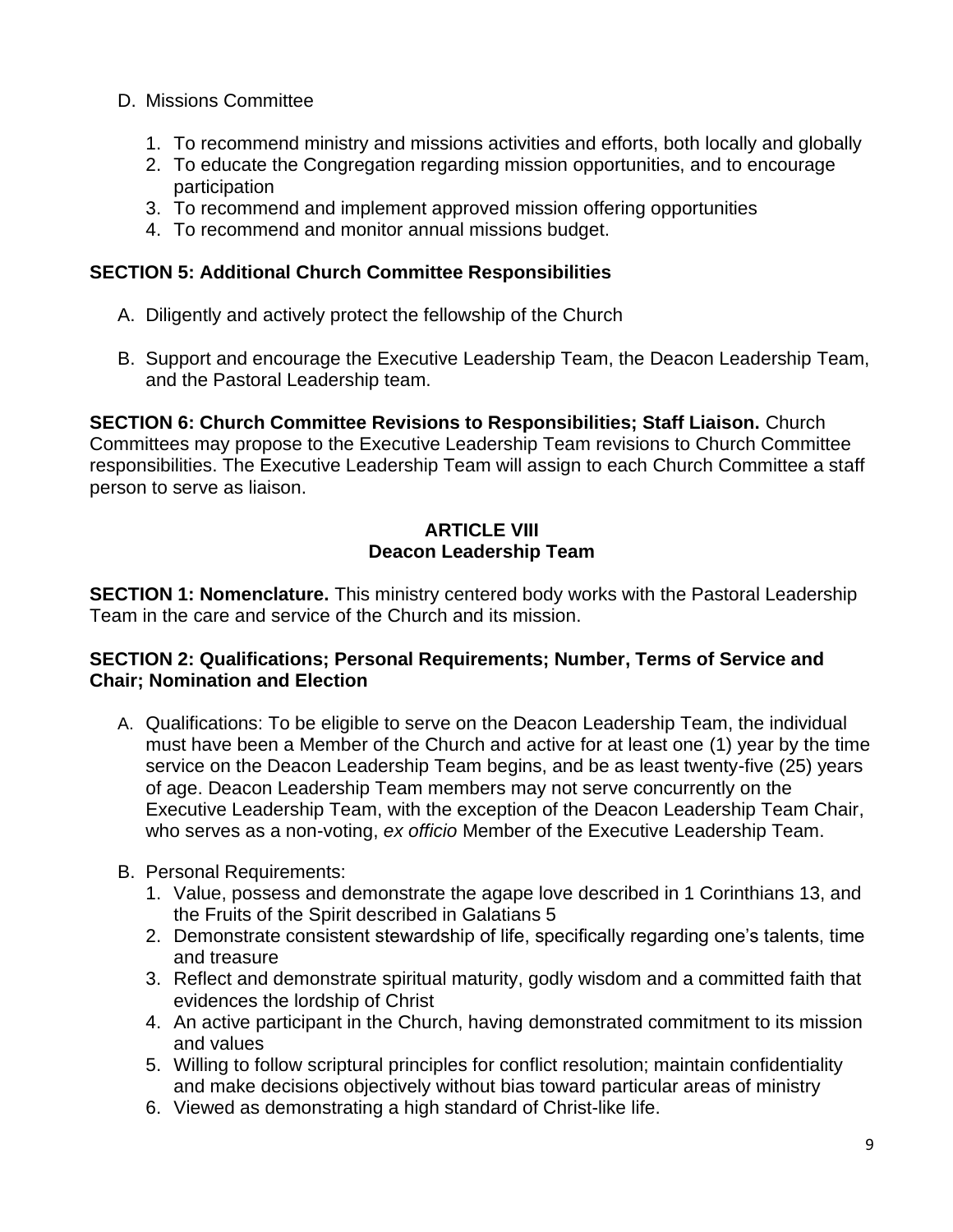- C. Number; Terms of Service; Chair: The Deacon Leadership Team shall consist of a number as recommended to the Nominating Team by the current Deacon Leadership Team, in consultation with the Pastoral Leadership Team. Deacons serve a three (3) year staggered term; if nominated and elected, they may serve one additional consecutive term, after which they may not serve on the Deacon Leadership Team for a minimum of one (1) year. The Deacon Leadership Team shall annually select its Chair and leaders from among its own team Members who work in consultation with one or more designated representatives from the Pastoral Leadership Team.
- D. Nomination and Election: Annually the Nominating Team shall prepare a list of nominees for the Deacon Leadership Team, and the list of nominees shall be presented to the Church at the Annual Meeting. The Congregation shall vote yes or no for each nominee, with three-fourths (3/4) affirmation required.

**SECTION 3: Responsibilities.** The Deacon Leadership Team extends the ministry of the Pastoral Leadership Team by strategically assisting and initiating ministry that may include, but are not limited to:

- A. Outreach
- B. New Member follow-up
- C. Homebound and Assisted Living Facility (ALF) ministry
- D. Hospital visitation
- E. Ministry in times of need (bereavement, crisis, benevolence, etc.)
- F. Prayer needs
- G. Practical service in Church events
- H. Practical service and support to ministry activities and efforts as needed

Additional responsibilities and expectations:

- I. Personal leadership development and ongoing training
- J. Diligently and actively protect the fellowship of the Church
- K. Support and encourage the Pastoral Leadership Team, the Executive Leadership Team, and Church Committees.

**Section 4: Ordination.** Members elected to the Deacon Leadership Team who have not been previously ordained, shall participate in ordination preparation and will be ordained as provided for by the Pastoral Leadership Team.

#### **ARTICLE IX Nominating Team**

**SECTION 1: Nomenclature.** This Team nominates oncoming Members of the Executive Leadership Team, and the Deacon Leadership Team, and Church Committees and Church Committee Chairs, to be elected by the Congregation at its Annual Meeting.

#### **SECTION 2: Qualifications; Personal Requirements; Number; Terms of Service; Nomination and Election**

A. Qualifications: To be eligible to serve on the Nominating Team, the individual must have been a Member of the Church and active for at least one (1) year by the time service on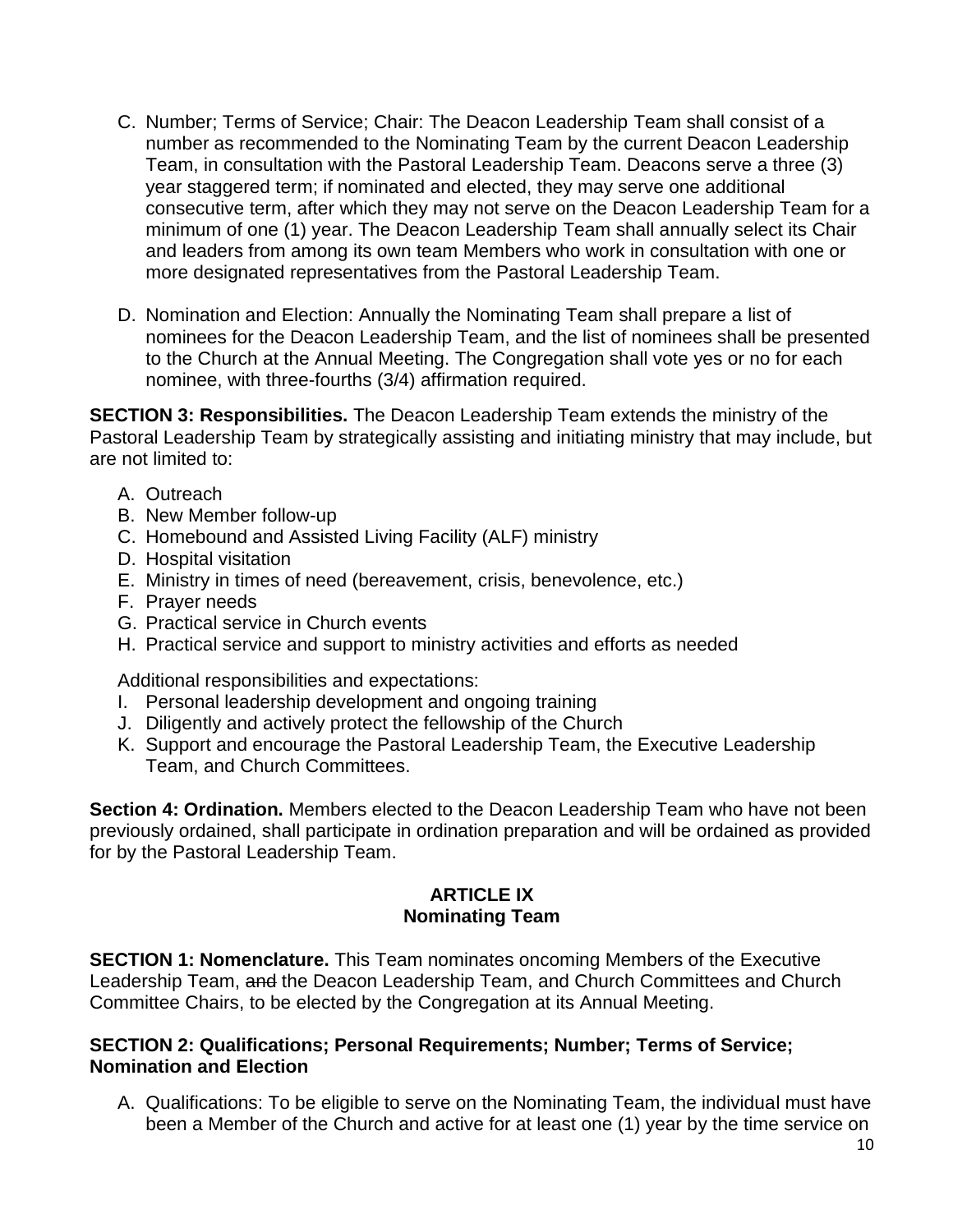the Nominating Team begins and be at least twenty-five (25) years of age. No two immediate family members, defined as spouses, parents, siblings and children, may serve concurrently on the Nominating Team. Immediate family of ministerial staff are not eligible to serve on the Nominating Team.

- B. Personal Requirements:
	- 1. Value, possess and demonstrate the agape love described in 1 Corinthians 13, and the Fruits of the Spirit described in Galatians 5
	- 2. Demonstrate consistent stewardship of life, specifically regarding one's talents, time and treasure
	- 3. Reflect and demonstrate spiritual maturity, godly wisdom and a committed faith that evidences the lordship of Christ
	- 4. An active participant in the Church, having demonstrated commitment to its mission and values
	- 5. Willing to follow scriptural principles for conflict resolution; maintain confidentiality and make decisions objectively without bias toward particular areas of ministry
	- 6. Viewed as demonstrating a high standard of Christ-like life.
- C. Number; Terms of Service: The Nominating Team shall consist of six Members, each of whom serves a three-year term, after which they must remain off the Nominating Team for at least one year.
- D. Nomination and Election. Nominations for the Nominating Team come from a group consisting of the Senior Pastor, Chairs of the Executive Leadership Team and the Deacon Leadership Team, and two additional persons selected by these Chairs and the Senior Pastor. The number of nominations shall be equal to the number of vacant positions. The list of nominees shall be presented to the Church at the Annual Meeting. The Congregation shall vote yes or no for each nominee, with three-fourths (3/4) affirmation required.

#### **SECTION 3. Responsibilities.**

- A. Nominate capable, willing persons to fill all vacant positions on the Executive Leadership Team and on Church Committees
- B. Nominate capable, willing persons to serve on the Deacon Leadership Team, based on the number of new Deacons recommended by the Deacon Leadership Team
- C. Assure that nominations intentionally represent and reflect the composition of the **Church**
- D. Present the nominations to the Congregation at its Annual Meeting for affirmation.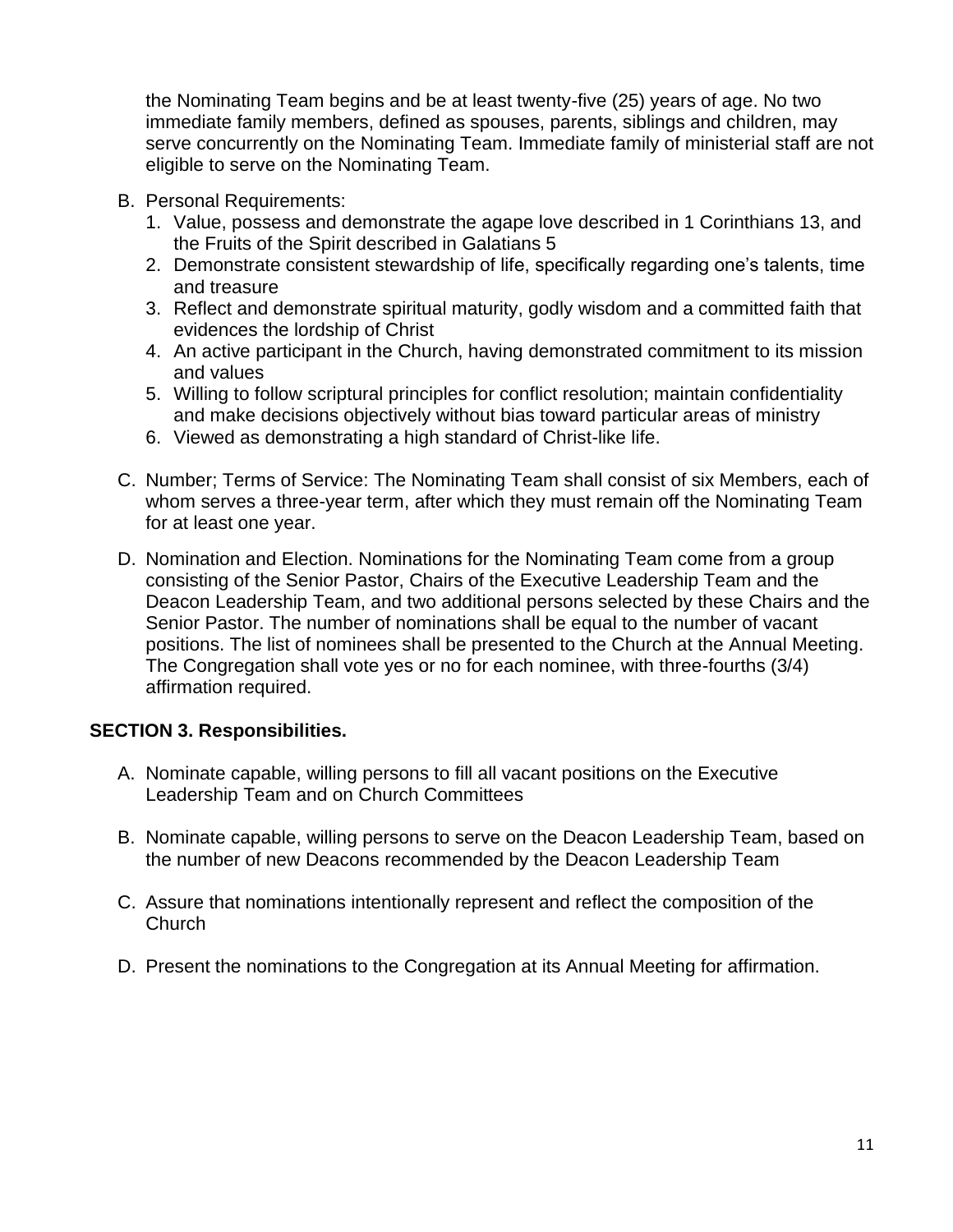## **ARTICLE X Pastoral Leadership Team**

**SECTION 1. Nomenclature.** This is the Team commonly referred to as the ministerial staff, comprised of the Senior Pastor and the Church's ministers.

**SECTION 2. Responsibilities.** Led by the Senior Pastor, the Pastoral Leadership Team gives leadership and direction to each ministry of the Church, as they work together in helping to effectively fulfill the Church's mission.

## **ARTICLE XI Officers of the Church**

**SECTION 1. Officers.** Officers of the Church are responsible for the corporate activities of the Church, as distinct from spiritual and pastoral activities. The Officers of the Church shall be the President, Secretary, and Treasurer, and any others designated from time to time. The Executive Leadership Team Chair shall serve as President. The Secretary of the Executive Leadership Team shall serve as Secretary. The Treasurer of the Executive Leadership Team shall serve as Treasurer. The President is the general manager and chief executive officer of the Church's business affairs. The Secretary shall perform or cause to be performed the following: keep the minutes of the official meetings of the Executive Leadership Team and of the Annual and Special Meetings of the Church; keep a record of the membership of the Church; be the custodian of all legal documents; and file such annual corporation reports with the Secretary of State as may be required by law. The Treasurer shall perform or cause to be performed the following: be entrusted with all finances of the Church, subject to the supervision of the Executive Leadership Team; keep an itemized account of receipts and disbursements; present a report for each regular meeting of the Executive Leadership Team; present an annual report to the Church at its Annual Meeting; provide a record of all identified giving to each donor at least annually; and be the custodian of all financial records of the Church. All checks issued on behalf of the Church may be signed by the Treasurer or additional persons authorized by the Executive Leadership Team.

**SECTION 2. Designation of Other Officers.** The Executive Leadership Team may determine the need for additional Officers, appoint such Officers, and fill any vacancies that occur. Officers shall be Members of the Church and shall serve under the direction of the Chair of the Executive Leadership Team.

**SECTION 3. Removal of Officers.** At any Regular or Special Meeting of the Executive Leadership Team, the Executive Leadership Team may remove any Officer, with or without cause, subject to any rights such Officer may have under a contract of employment.

# **ARTICLE XII Pastoral Staff**

**SECTION 1: Pastoral Staff.** The Church's Pastoral Staff shall consist of the Senior Pastor and other Pastors designated from time to time, as determined by the Senior Pastor in consultation with the Executive Leadership Team.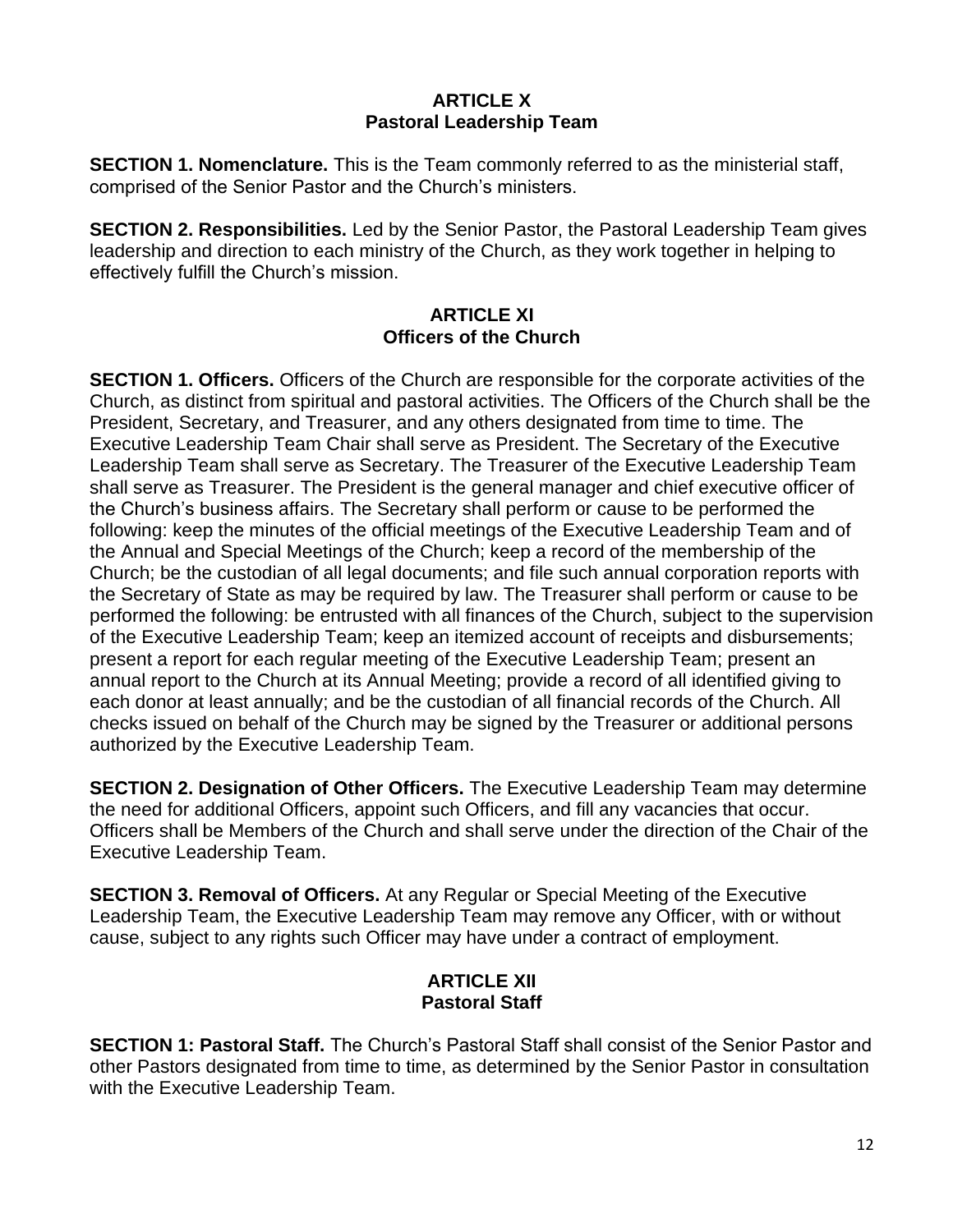**SECTION 2: Selection of the Senior Pastor.** The Senior Pastor shall be selected by a Pastor Search Committee and approved by a three-fourths (3/4) majority vote of those Active Members present and voting at a Special Meeting called for that purpose. The Pastor Search Committee shall recommend a candidate for the office of Senior Pastor to the Church. At the conclusion of the search, and at the time the Senior Pastor is hired, the Chairperson of the Pastor Search Committee shall serve as a non-voting *ex officio* Member of the Executive Leadership Team for a period of one (1) year.

**SECTION 3. Designation of Other Pastors.** The Senior Pastor, in consultation with the Executive Leadership Team, shall designate all other Pastors and fill vacancies. Each Pastor shall be a Member of the Church and shall serve under the direction of the Senior Pastor. If the office of Senior Pastor is vacant, the Executive Leadership Team shall designate other pastoral positions and fill vacancies, and other Pastors shall serve under the direction and discretion of the Executive Leadership Team.

**SECTION 4. Removal of Senior Pastor.** The Senior Pastor may be removed involuntarily only for persistent adherence to false doctrine, scandalous lifestyle, or inability or unwillingness to perform the duties of the office. Prior to such removal:

- A. A designated Member of the Executive Leadership Team must have counseled the Senior Pastor, but the Senior Pastor has refused to reform the Senior Pastor's conduct, and
- B. Additional designated Members of the Executive Leadership Team have counseled the Senior Pastor, but the Senior Pastor has continued to refuse to reform the Senior Pastor's conduct.

The Senior Pastor shall be removed by a three-fourths (3/4) majority vote of the full membership of the Executive Leadership Team, at a meeting called for that purpose and at which the Senior Pastor may be present during discussions and voting. If the Senior Pastor is not satisfied with the decision of the Executive Leadership Team, the Senior Pastor may request and the Executive Leadership Team shall call a Special Meeting of the Church, at least ten percent (10%) of the Active Members of the Church must be present, and the vote for removal must be by at least a three-fourths (3/4) majority of those Active Members present.

# **ARTICLE XIII**

## **Indemnification of Executive Leadership Team, Deacon Leadership Team, Pastoral Leadership Team, Nominating Team, Church Committees, Officers, Employees and Other Agents**

The Church shall by contract indemnify Members of the Executive Leadership Team, Deacon Leadership Team, Pastoral Leadership Team, Nominating Team, Church Committees, Officers, Employees and other Agents from liability arising from any lawful actions taken by them in their respective capacities.